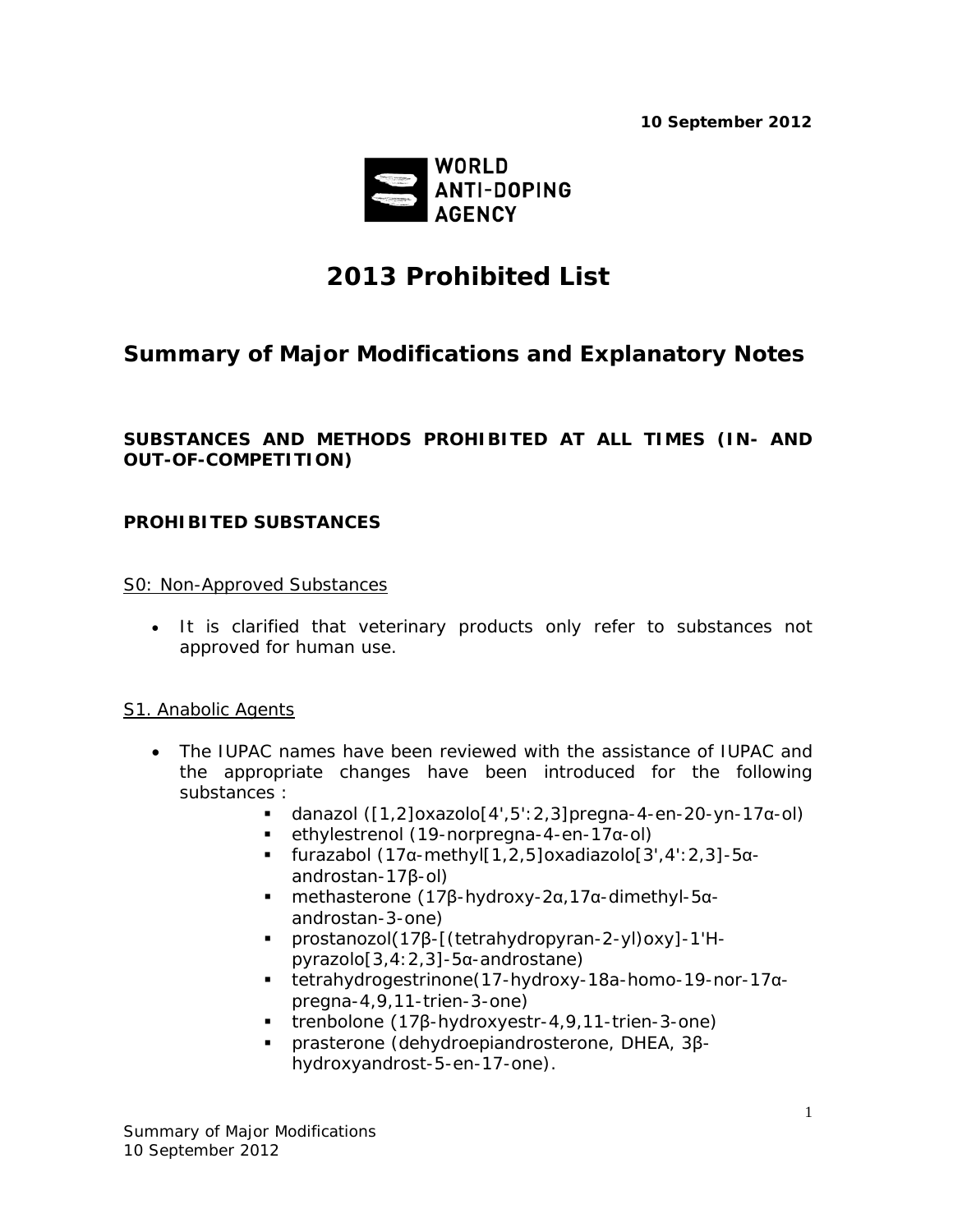• Etiocholanolone has been added to the S1.b section as an example of testosterone metabolite.

*The INN will be used if existing; IUPAC nomenclature will also be used when necessary for further clarity; common names will be added where considered helpful.*

## S2. Peptide Hormones, Growth Factors and Related Substances

• Insulins have been moved to S4.5.a (Metabolic Modulators) because it is considered a more appropriate category based on their mechanism of action. Other antidiabetic drugs, including exenatide and liraglutide are not prohibited.

Platelet-derived preparations (PRP) were previously removed from the List after consideration of *the lack of any current evidence concerning the use of these methods for purposes of performance enhancement notwithstanding that these preparations contain growth factors. Despite the presence of some growth factors, current studies on PRP do not demonstrate any*  potential for performance enhancement beyond a potential therapeutic effect. Note that *individual growth factors are still prohibited when given separately as purified substances as described in S.2.5. Intravenous use of PRP is not permitted in accordance with M2.*

#### S3. Beta2-agonists:

- The permitted delivered (inhaled) dose of formoterol has increased to 54 micrograms over 24 hours with a corresponding increase of the urinary threshold to 40 ng/mL.
- For clarity, all optical isomers (d- and l-) where relevant, are prohibited.

*It should be noted that there are differences worldwide in the labelling of the formoterol content in inhalation devices, and that the List refers to the delivered dose of formoterol and not the metered dose. The delivered dose is the dose that leaves the mouthpiece and is available for inhalation. For example, a Symbicort® Turbuhaler®/Turbohaler® labelled as containing 12 micrograms of formoterol delivers to the patient ~9 micrograms per inhalation. If two inhalations twice a day (i.e. 48 micrograms) are administered, the delivered dose is 36 micrograms, which is the maximum approved daily dose in most countries. In some countries the permitted maximum delivered dose for temporary occasional use for treatment of asthma exacerbations is 54 micrograms over 24 hours.* 

*Where formoterol is delivered via an Aerolizer® device, studies have shown that 60-85% of the dose is delivered.* 

*WADA is continuing to evaluate other beta-2-agonists in order to establish appropriate urinary threshold levels for these products. Regardless of the dosage permitted, all athletes are*  encouraged to seek appropriate medical advice to ensure that they are receiving optimal *treatment. For more information regarding beta-2-agonists refer to the Medical Information to Assist TUE Committees document on Asthma.*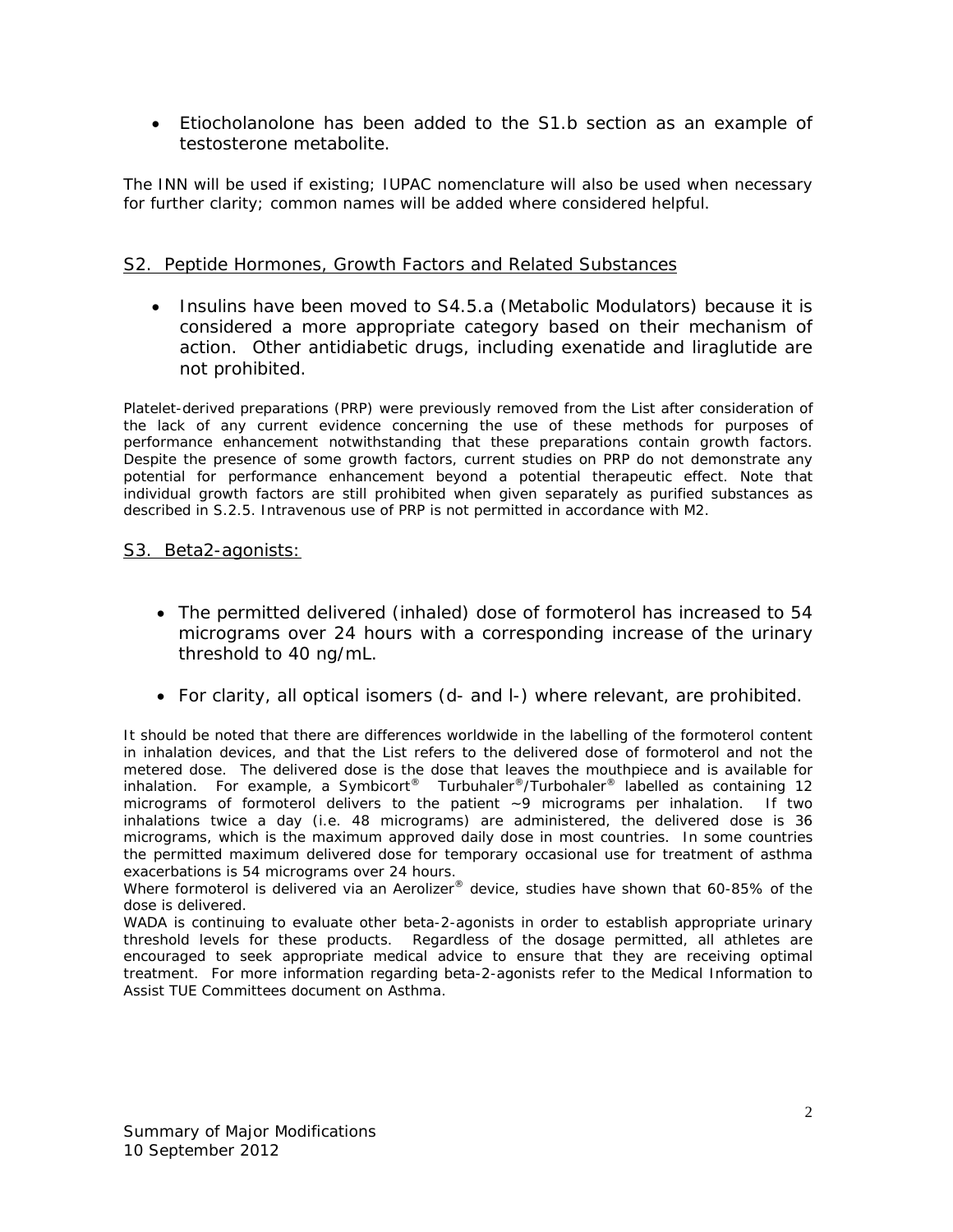## S4. Hormone and Metabolic Modulators

• Insulins are included under S4.5.a (see S2 above).

## S5: Diuretics and Other masking agents

- "Local application" of felypressin is changed to "Local administration" for clarity.
- Morphine is removed from the last paragraph as it is not a substance subject to threshold limits in the List so a TUE would always be required to use *in-competition*.

## **PROHIBITED METHODS**

## M1. Manipulation of blood and blood components

• The title and the body of this section have been changed to encompass all kinds of manipulations of blood and blood components. As a consequence, M2.3 has been deleted, as it is now included in this revised category.

## M2. Chemical and Physical Manipulation

• M2.3 has been deleted as it is now included in the wording of M1.

## M3. Gene Doping

• To enable a more precise definition of Gene Doping, M3.1 has been reworded.

## **SUBSTANCES AND METHODS PROHIBITED IN-COMPETITION**

## S6: Stimulants:

• For clarity, it is confirmed that all optical isomers (*d-* and *l-*) where relevant, are prohibited.